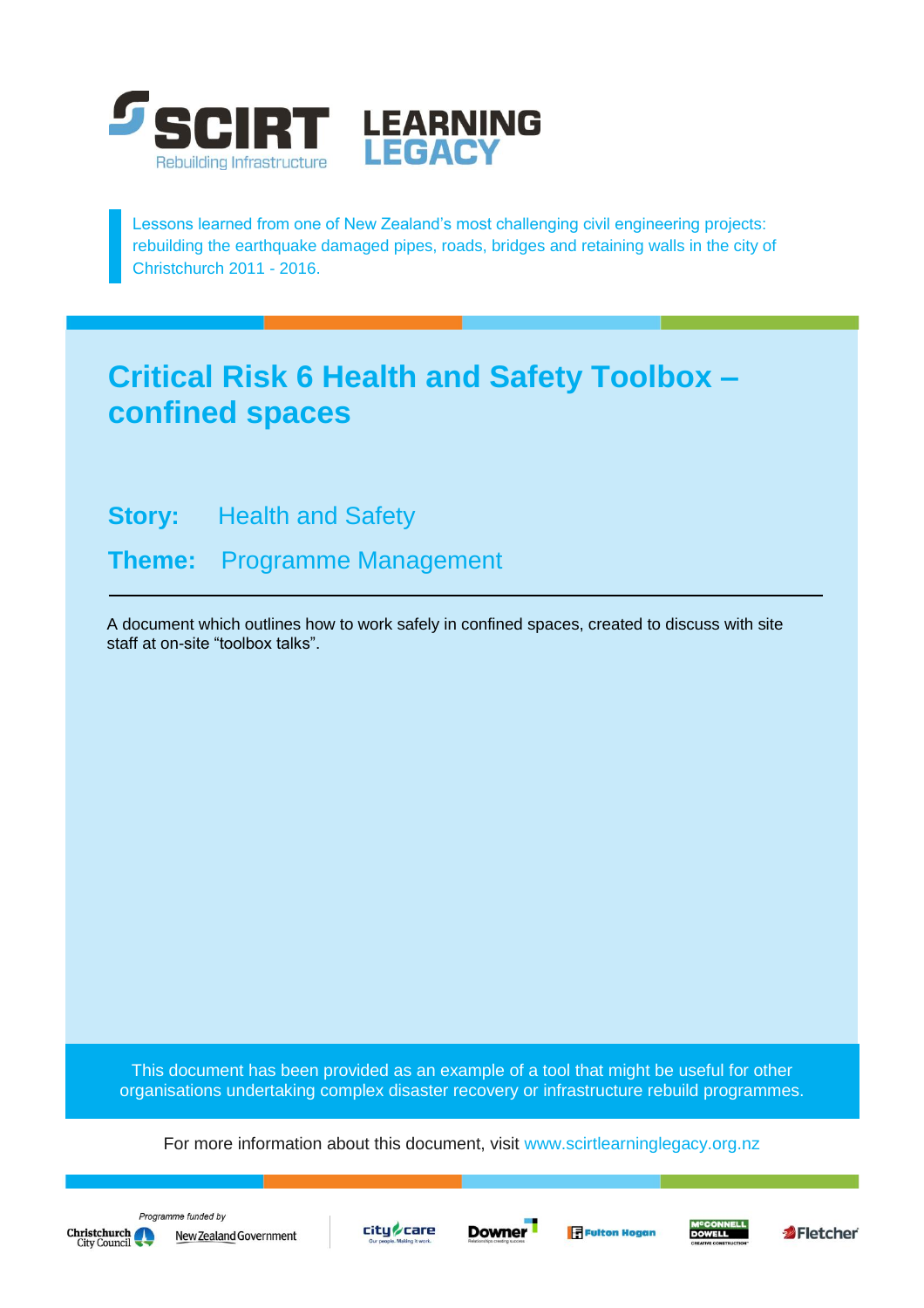

This work is licensed under a Creative Commons Attribution 3.0 New Zealand License.

The authors, and Stronger Christchurch Infrastructure Rebuild Team (SCIRT) have taken all reasonable care to ensure the accuracy of the information supplied in this legacy document. However, neither the authors nor SCIRT, warrant that the information contained in this legacy document will be complete or free of errors or inaccuracies. By using this legacy document you accept all liability arising from your use of it. Neither the authors nor SCIRT, will be liable for any loss or damage suffered by any person arising from the use of this legacy document, however caused.



Programme funded by New Zealand Government









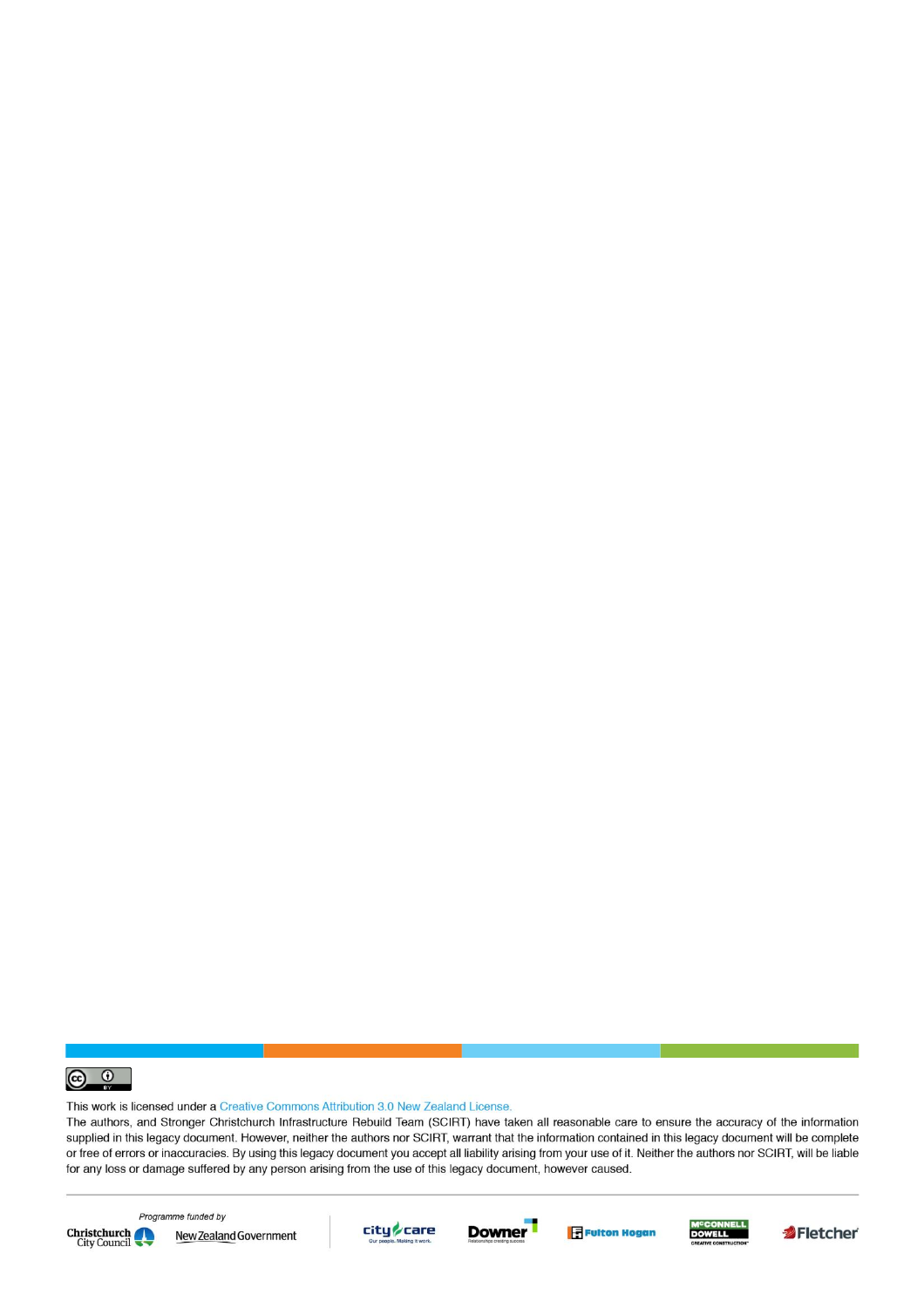

## Critical risk– **Confined Spaces**

Confined Spaces are our **number 6 critical risk .** A confined space is an enclosed or partially enclosed space not intended or designed for human occupancy, and where there is a risk or more of the following:

- $\Rightarrow$  An oxygen concentration outside the safe oxygen range
- $\Rightarrow$  A concentration of airborne contaminant that may cause impairment, loss of consciousness or asphyxiation
- $\Rightarrow$  A concentration of flammable airborne contaminant that may cause injury from fire or explosion
- $\Rightarrow$  Engulfment in a stored free-flowing solid or a rising level of liquid that may cause suffocation or drowning

### **Hazards**

- $\Rightarrow$  Below ground confined spaces are a natural receptacle for all gases that are heavier than air. Gases of various kinds can seep through the ground or infiltrate the space when other work is taking place in the vicinity
- $\Rightarrow$  Relying on your nose (the sniff test) is unsafe. A gas detector that has current calibration must be used before entry and during time in confined space
- $\Rightarrow$  Respiratory protection should always be used in contaminated areas

## **Working safely**

- $\Rightarrow$  Never enter a confined space unless you have appropriate training and equipment
- $\Rightarrow$  Always make sure you understand and follow the conditions and controls on the confined space entry permit including the approved emergency retrieval plan
- $\Rightarrow$  Always sign on/ tag in when entering a confined space
- $\Rightarrow$  Always wear the required PPE when entering a confined space
- $\Rightarrow$  Never enter a confined space unless there is a spotter and rescue person on site and they are aware that you are doing so
- $\Rightarrow$  Never enter a confined space unless there is an agreed communication method
- $\Rightarrow$  No Smoking is permitted in the vicinity of the confined space due to potential explosive gases being present